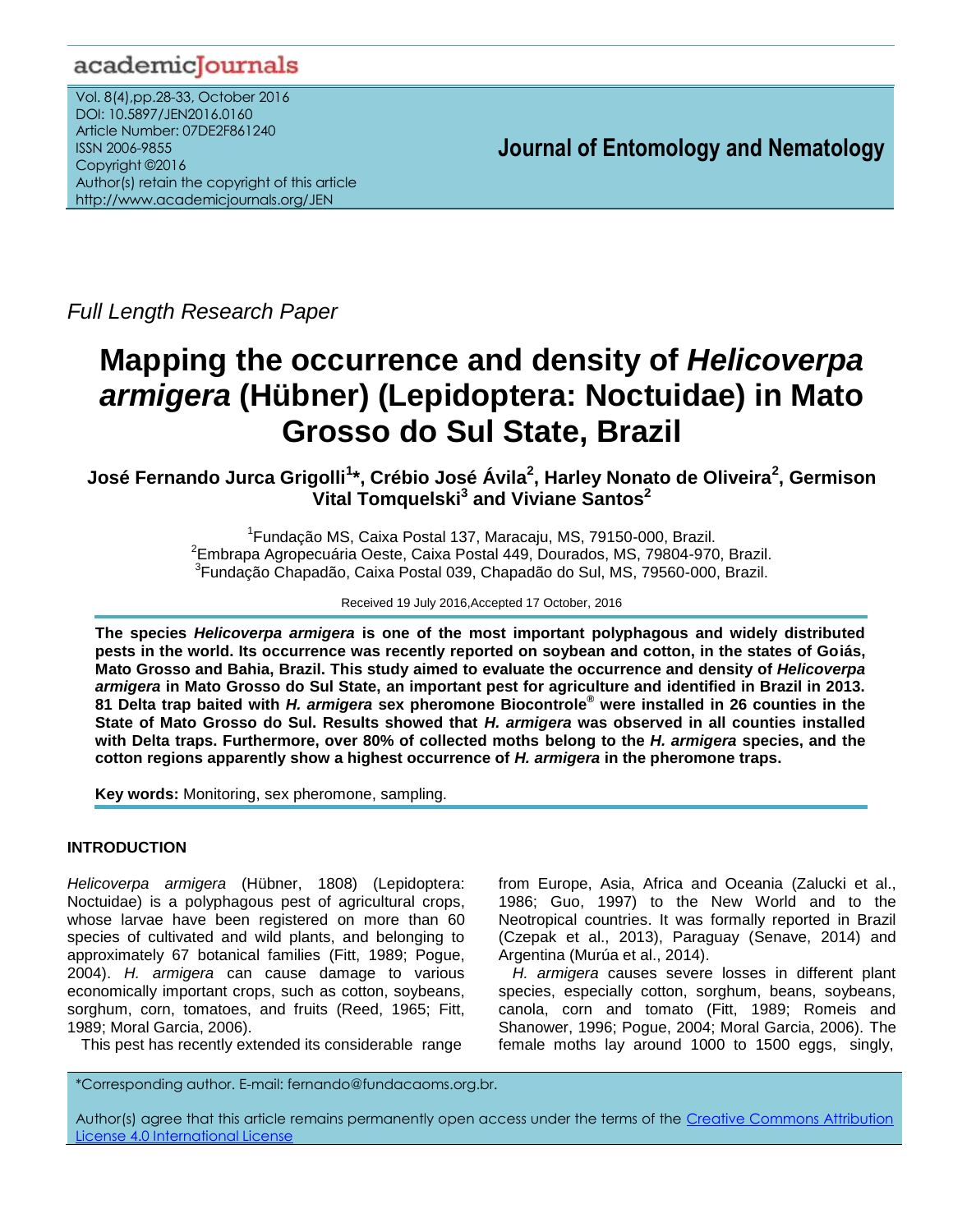

**Figure 1.** Delta traps provided by Biocontrole® and its measures (cm) used on the experiment in different counties of the State of Mato Grosso do Sul, Brazil.

on leaves, flowers, fruits and stalks, which makes clear their reproductive potential (Fye and McAda, 1972).

Their caterpillars fed on leafs and stems, but its preference is for new plants parts, inflorescences, fruits and pods (Reed, 1965, Wang and Li, 1984), causing damage to both vegetative and reproductive stages. Direct damage to the structures of flowering and fruiting of host plants by *H. armigera* caterpillars and the extensive use of insecticides result in low productivity and high costs of control, respectively (Lammers and MacLeod, 2007; Fathipour and Naseri, 2011).

The economic impacts of this pest with control costs and yield losses were estimated in approximately US\$ 5 billion worldwide annually (Lammers and MacLeod, 2007), and recently estimated in up to US\$ 72 billion *per annum* in USA (Kriticos et al., 2015). In Brazil, damage reports reached approximately US\$ 0.8 billion in the first crop season (2012/13) after pest occurrence (Bueno et al., 2014).

Since this pest was registered in Brazil, the Brazilian Government has prioritized the registration of new insecticides to control *H. armigera* (Brasil, 2015). However, the real distribution on Brazilian territory is still unknown. Thus, this study aimed to evaluate the occurrence and density of *H. armigera* in Mato Grosso do Sul State, Brazil.

#### **MATERIALS AND METHODS**

81 Delta traps provided by Biocontrole® (Figure 1), baited with the

synthetic sex pheromone of *H. armigera* were installed in 26 counties in the state from June through September 2014 (interseason). Counties Água Clara, Amambaí, Antônio João, Aral Moreira, Bandeirantes, Bela Vista, Bonito, Caarapó, Camapuã, Cassilândia, Chapadão do Sul, Costa Rica, Douradina, Fátima do Sul, Itaporã, Jardim, Laguna Carapã, Maracaju, Naviraí, Paraíso das Águas, Ponta Porã, Rio Brilhante and Sonora three traps were installed for each location, while the counties Dourados, São Gabriel do Oeste and Sidrolândia four traps were installed. The predominant agricultural landscapes in each sampling site are given in Table 1, and reflects the crops used in the inter-season. These counties were selected according to the most important agricultural areas throughout the State of Mato Grosso do Sul, Brazil. Delta traps were installed 50 cm above the plants canopy, and evaluations were performed weekly, when adhesive floors were changed. Sex pheromone capsule was changed monthly, according to the manufacturer. After removal of adhesive floors, these were packed with PVC film, and transported to the Foundation MS laboratory for identifying the genus of collected moths. It was registered the number of moths of the genus *Helicoverpa* spp. and other species collected by the traps in each County.

The moths of the genus *Helicoverpa* spp. were sent to the Agronômica laboratory (located at Porto Alegre, RS, Brazil) for identification of the species. The method used for this was morphological analysis of the male genitals (Hardwick, 1965; Pogue, 2004). This laboratory is accredited by the Ministry of Agriculture, Livestock and Supply for the issue of pest identification reports (Brasil, 2014). To guarantee the sampling quality, moths were sent within 24 h after adhesive floor was collected to provide good conditions for species identification.

The numbers of moth per trap per week were used to establish a score where higher than 3.0 *H. armigera* moths per trap per week indicates high infestation; moderate infestation, with captures between 0.5 and 3.0 *H. armigera* moths per trap per week; and low infestation, where the mean capture was lower than 0.5 *H. armigera*  moths per trap per week.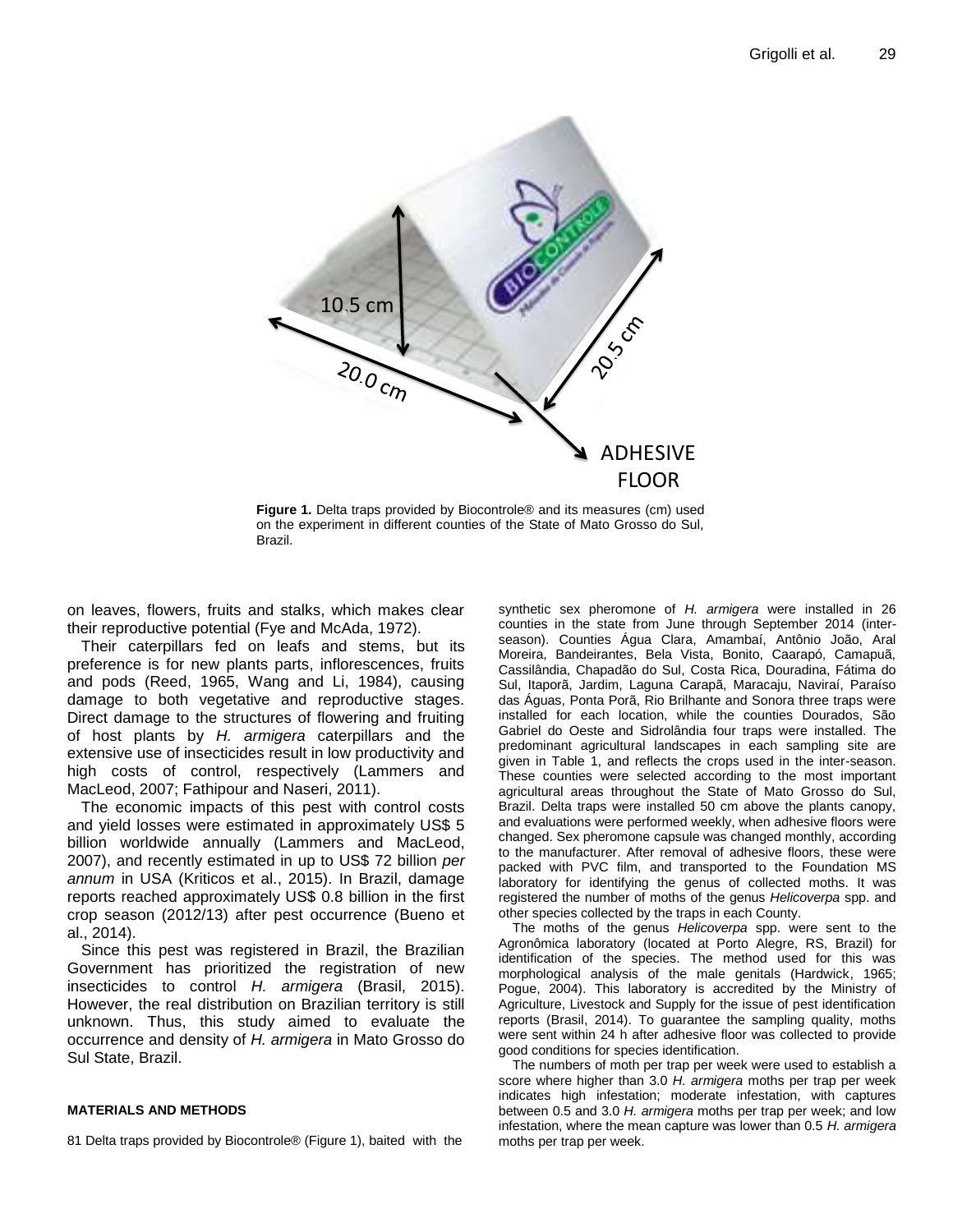|                      | <b>Agricultural Landscape</b> |               |              |                       |
|----------------------|-------------------------------|---------------|--------------|-----------------------|
| County               | Trap 1                        | Trap 2        | Trap 3       | Trap 4                |
| Agua Clara           | Crotalaria                    | Crotalaria    | Pasture      |                       |
| Amambaí              | Corn                          | Corn          | Corn         |                       |
| Antonio João         | Corn                          | Oat           | Corn         |                       |
| Aral Moreira         | Corn                          | <b>Millet</b> | Millet       |                       |
| <b>Bandeirantes</b>  | Corn                          | Cotton        | Corn         |                       |
| <b>Bela Vista</b>    | Oat                           | Pasture       | Oat          |                       |
| <b>Bonito</b>        | Corn                          | Corn          | Corn         |                       |
| Caarapó              | Corn                          | Corn          | Corn         |                       |
| Camapuã              | Crotalaria                    | Pasture       | Turnip       |                       |
| Cassilândia          | Pasture                       | Pasture       | Corn         |                       |
| Chapadão do Sul      | Millet                        | Turnip        | Sorghum      |                       |
| Costa Rica           | Pasture                       | Millet        | Crotalaria   |                       |
| Douradina            | Corn                          | Corn          | Corn         |                       |
| Dourados             | Showcase                      | Corn          | <b>Beans</b> | Turnip, guava, forage |
| Fátima do Sul        | Corn                          | Corn          | Corn         |                       |
| Itaporã              | Corn                          | Corn          | Corn         |                       |
| Jardim               | Pasture                       | Pasture       | Corn         |                       |
| Laguna Carapã        | Corn                          | Wheat         | Oat          |                       |
| Maracaju             | Corn                          | Corn          | Crambe       |                       |
| Naviraí              | Corn                          | Corn          | Cotton       |                       |
| Paraíso das Águas    | Turnip                        | Crotalaria    | Crotalaria   |                       |
| Ponta Porã           | Corn                          | Corn          | Beans        |                       |
| Rio Brilhante        | Oat                           | Oat           | Corn         |                       |
| São Gabriel do Oeste | Corn                          | Millet        | Cotton       | Oat                   |
| Sidrolândia          | Corn                          | Corn          | Corn         | Corn                  |
| Sonora               | Corn                          | Corn          | Corn         |                       |
| <b>Total traps</b>   | 81                            |               |              |                       |

**Table 1.** Agricultural landscape observed in each sample sites (traps baited with sex pheromones of *H. armigera*) at the different counties.

## **RESULTS AND DISCUSSION**

The results obtained showed a prevalence of *H. armigera* species in relation to *Helicoverpa zea* (Boddie) (Lepidoptera: Noctuidae) in the State of Mato Grosso do Sul, Brazil. It was collected 277 (83.7%) of *H. armigera*  moths in the sampling period, 40 (12.1%) moths of *H. zea*, while 14 (4.2%) individuals that could not be identified (Figure 2). Unidentified moths were related to the female moths of *Helicoverpa* genus, which prevents the use of the adopted identification method, or damaged moths during shipping process to the laboratory.

Specimens of *H. armigera* were observed in all counties, showing this pest is wide spread throughout Mato Grosso do Sul State. Counties with the highest incidence of *H. armigera* were Água Clara, Camapuã, Chapadão do Sul, Costa Rica, Paraíso das Águas, São Gabriel do Oeste, Sidrolândia and Sonora, which almost all are situated in the northern part of the State, where cotton is grown during the season. Counties Antônio João, Bandeirantes, Bonito, Caarapó, Laguna Carapã, Naviraí and Rio Brilhante showed occurrence of collected individuals in moderate amount. Counties Amambaí, Aral Moreira, Bela Vista, Cassilândia, Douradina, Dourados, Fátima do Sul, Itaporã, Jardim, Maracaju and Ponta Porã, which mainly grow soybeans, showed a low occurrence of the pest in the pheromone traps (Figure 3). It is important to highlight that Água Clara, Camapuã, Chapadão do Sul, Costa Rica, Paraíso das Águas, São Gabriel do Oeste, Sidrolândia and Sonora are cotton grower counties during the regular season, while the other counties are soybean grower during the regular season. Agricultural landscapes presented on Table 1 refer to crops when the experiment was conducted (interseason). These results suggest that the kind of crop in the area can influence the pest density, and also its distribution throughout the State.

The management of *H. armigera* populations poses great challenges for the Brazilian soybean farmers, because the lack of information available on the chemical and biological control of this pest in Brazil. These difficulties led the Brazilian Ministry of Agriculture and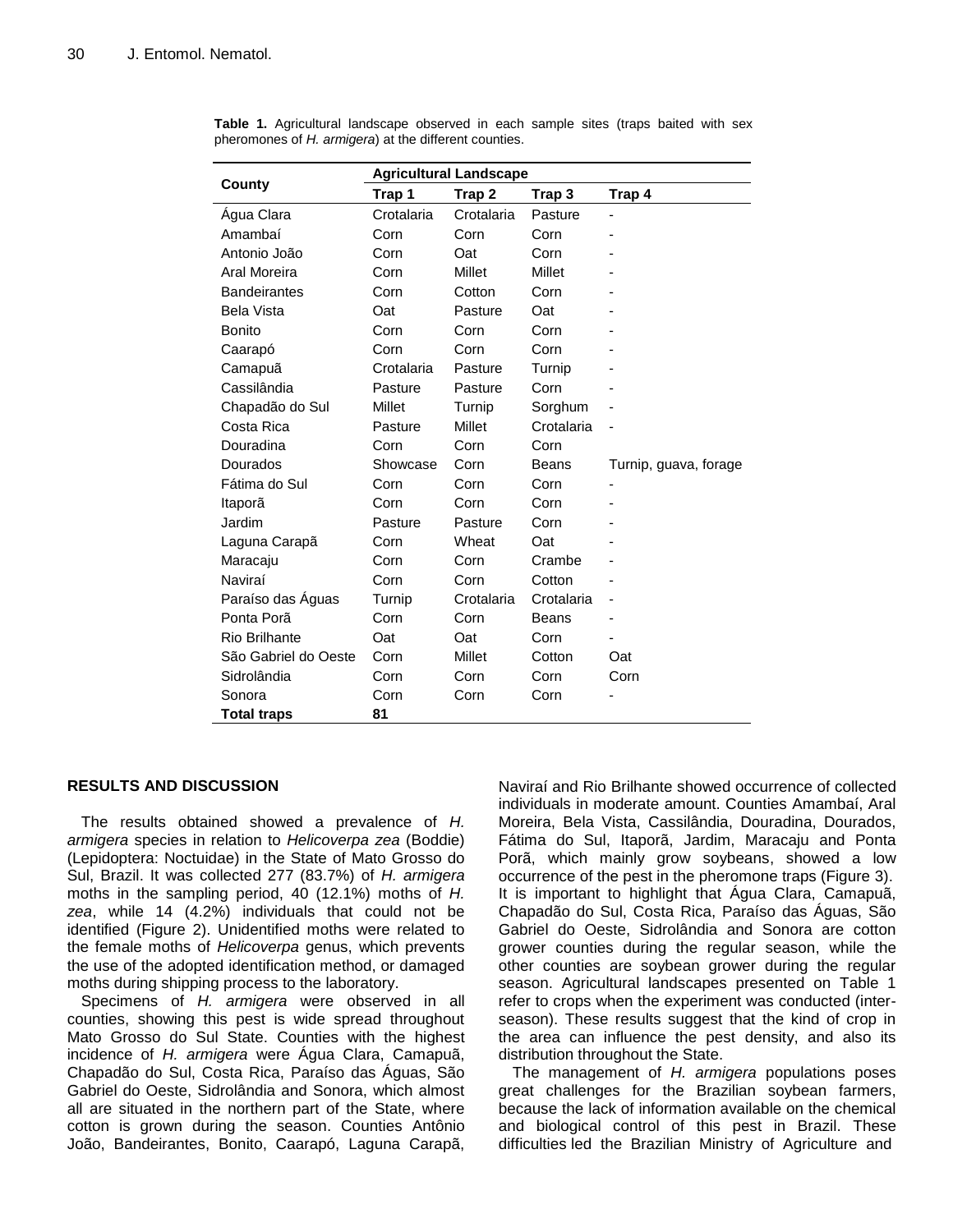

**Figure 2.** Number of individuals and relative percentage of *Helicoverpa armigera*, *Helicoverpa zea* and other unidentified individuals in sex pheromone traps in different counties of the State of Mato Grosso do Sul.



**Figure 3.** Map of *Helicoverpa armigera* occurrence and density in Mato Grosso do Sul State, Brazil. Red - average ≥ 3.0 moths per trap per week; yellow - average between 0.5 and 3.0 moths per trap per week; and green - average  $\leq 0.5$  moths per trap per week.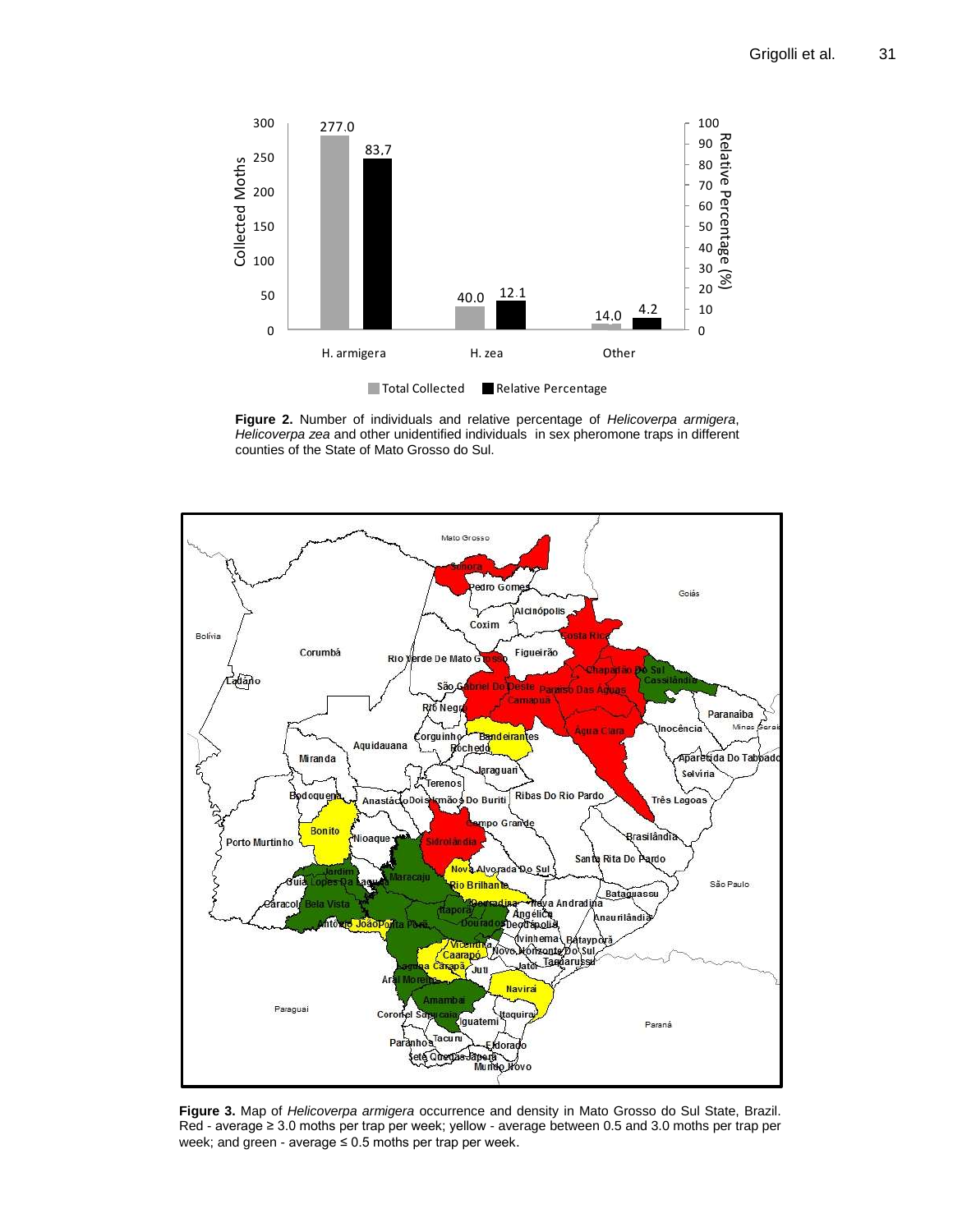Food Supply to take immediate measures, such as the emergency registration of insecticides for the control *of H. armigera*. It makes the control recommendations susceptible to doubt and errors (Perini et al., 2016).

These results are critical to preview *H. armigera*  outbreaks on a State basis, and this can contribute to reduce the economic impact of this pest on crops, and also to develop monitoring and pest management programs in Mato Grosso do Sul, Brazil.

It gets more important if we consider insecticide resistance of *H. armigera* worldwide. Due to its wider host range, high fecundity, multiple generations, migratory behavior and insecticide resistance, it has become a much more difficult pest to manage (McCaffery, 1998). The frequent and indiscriminate use of insecticides has resulted in the development of resistance in many insect populations (Ferre and Van Rie, 2002; Sayed and Wright, 2006). Moderate to high levels of resistance to Pyrethroid, organo-phosphate, fenvarelate, phoxim, and emamectin benzoate insecticides were previously reported in a field population of *H. armigera* (Ahmad et al., 1995; Yang et al., 2013).

Based on the results obtained, it can be concluded that *H. armigera* is probably widely distributed in all counties in the State of Mato Grosso do Sul that grow soybean and cotton. However, the traditional cotton regions apparently show a highest occurrence of *H. armigera* in the pheromone traps. In addition, it was found that over 80% of individuals caught in traps with sex pheromone belong to *H. armigera* species. It is suggested that further studies should be carried out to check the damage caused by *H. armigera* in different crop systems in order to determine the damage that this pest can cause in each crop.

The first report of *H. armigera* in Brazil was in 2013 (Czepak et al., 2013), realized on a pest outbreak in 2012/13 season. However, the analysis of insects previously collected and deposited in museums by several authors (Teston and Corseuil, 2004; Specht et al., 2005, 2013; Zenker et al., 2010) suggested that at least in the State of Rio Grande do Sul, Brazil, the introduction of *H. armigera* occurred after December 2008 and before May 2011 (Sosa-Gomez et al., 2015). According to the same authors, the earliest *H. armigera* samples mentioned in the published literature are from May 22, 2012 (Leite et al., 2014) and one larvae of *H. armigera* in soybean fields from Rolândia county, State of Paraná, in October of 2008 (Sosa-Gómez et al., 2015). Based on the evidence provided by these data and considering a scenario of introduction of *H. armigera* in the country before 2008, it is reasonable to infer that this pest had enough time to build up populations detected as outbreaks in the 2012/2013 growing season (Embrapa, 2013; Sosa-Gomez et al., 2015).

The detection of *H.armigera* as a devastating component in high-value commercial crops,such as cotton and soybean (Czepak et al., 2013; Sosa-Gomez et al., 2015),

shows the vulnerability of Brazil and other countries in South America regarding quarantine pests. Additionally, efforts to elucidate invasion paths and origin are essential to design strategies for preventing future pest introduction and adopting science-based policies (Estoup and Guillemaud, 2010; Guillemaud et al., 2011).

#### **Conclusions**

1. *Helicoverpa armigera* is widely distributed in Mato Grosso do Sul, Brazil.

2. Most of individuals caught in delta traps with sex pheromone belong to *H. armigera* species.

#### **Conflicts of Interests**

The authors have not declared any conflict of interests.

#### **ACKNOWLEDGEMENTS**

The authors thank the Mato Grosso do Sul State Government, the FUNDEMS (Fundo para o Desenvolvimento das Culturas de Milho e Soja) and SEPAF (Secretaria de Produção e Agricultura Familiar do Estado de Mato Grosso do Sul) for the financial support, FAMASUL, APROSOJA/MS and Siga Project/MS for their help in preparing the figures, and Fundação MS, Embrapa Agropecuária Oeste and Fundação Chapadão for the infrastructure provided.

#### **REFERENCES**

- Ahmad M, Arif MI, Ahmad Z (1995). Monitoring insecticide resistance *Helicoverpa armigera* (Lepidoptera: Noctuidae) in Pakistan. J Econ Entomol, 88:771-776.
- Brasil (2014). Portaria nº156 de 22 de junho de 2014. DOU, 23/06/2014, seção 1, p.7.
- Brasil (2015). Portaria nº5 de 21 de agosto de 2015. DOU 24/08/2015, seção 1, p.13.
- Bueno AF, Roggia S, Sosa-Gómez DR, Hoffmann-Campo CB, Bueno RCOF, Pomari AF (2013). Mitos e Verdades. Cultivar Grandes Culturas 176:17-21.
- Czepak C, Albernaz KC, Vivan LM, Guimarães HO, Carvalhais T (2013). Primeiro registro de ocorrência de *Helicoverpa armigera*  (Hübner) (Lepidoptera: Noctuidae) no Brasil. Pesq Agropecu Trop. 43:110-113.
- Embrapa (2013). Nota técnica sobre resultados do trabalho inicial de levantamento da lagarta do gênero *Helicoverpa* – detecção da espécie *Helicoverpa armigera* no Brasil. Embrapa Cerrados, Planaltina.
- Estoup A, Guillemaud T (2010). Reconstructing routes of invasion using genetic data: why, how and so what?. Mol. Ecol. 19:4113-4130
- Fathipour Y, Naseri B (2011). Soybean cultivars affecting performance of *Helicoverpa armigera* (Lepidoptera: Noctuidae). In: Ng TB, (ed). Soybean: Biochemistry, Chemistry and Physiology. Rijeka: InTech. pp. 599-630.
- Ferre J, Van Rie J (2002). Biochemistry and genetics of insect
- resistance to Bacillus thuringiensis. Ann. Rev. Entomol. 47:501-533. Fitt GP (1989). The ecology of *Heliothis* species in relation to agroecosystems. Annu. Rev. Entomol. 34:17-52.